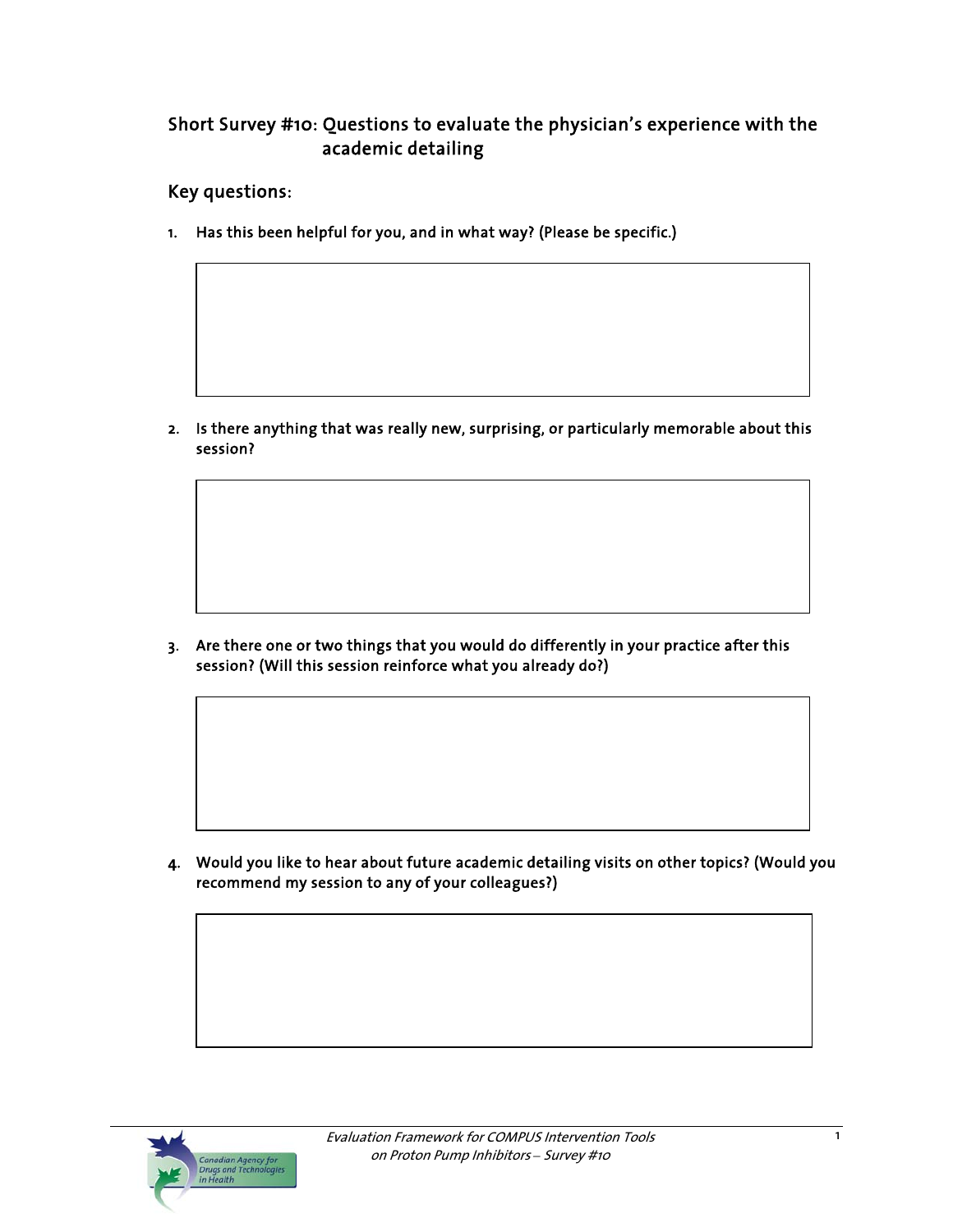## Long Survey #10: Questions to evaluate the physician's experience with the academic detailing

1. What is the most important key message you took away from the detailing visit? (Please state in your own words.)



2. How credible is the main message presented in the discussion? (Select one.)

| very credible |  |  | not credible at all |
|---------------|--|--|---------------------|
|               |  |  |                     |

3. Are there parts of the detailing experience that were particularly bothersome or that did not concur with your beliefs?

| <b>Yes</b> | Nο |
|------------|----|
|------------|----|

If yes, which part?

| 4. | Did you have enough time to ask questions of the detailer?<br>Yes<br>No                                                                                                                                                                  |
|----|------------------------------------------------------------------------------------------------------------------------------------------------------------------------------------------------------------------------------------------|
| 5. | Were your questions answered adequately?<br>Sometimes<br>Yes<br>No                                                                                                                                                                       |
| 6. | The detailing visit aims to inspire you to be confident in acting on the key messages<br>provided. Of the messages presented by the academic detailer, is there anything you need<br>to have more confidence in? (Check all that apply.) |
|    | More references to peer-reviewed studies<br>More evidence that this message is supported by specialists or disease groups                                                                                                                |
|    | Any specialist(s) or group(s) in particular?<br>More evidence that this message is supported by local experts<br>More explanation of the relevance of this message and its application to my                                             |
|    | practice.<br>Other (please state)                                                                                                                                                                                                        |

2

nadian Agency for<br>rugs and Technologi<br>Harlth n Health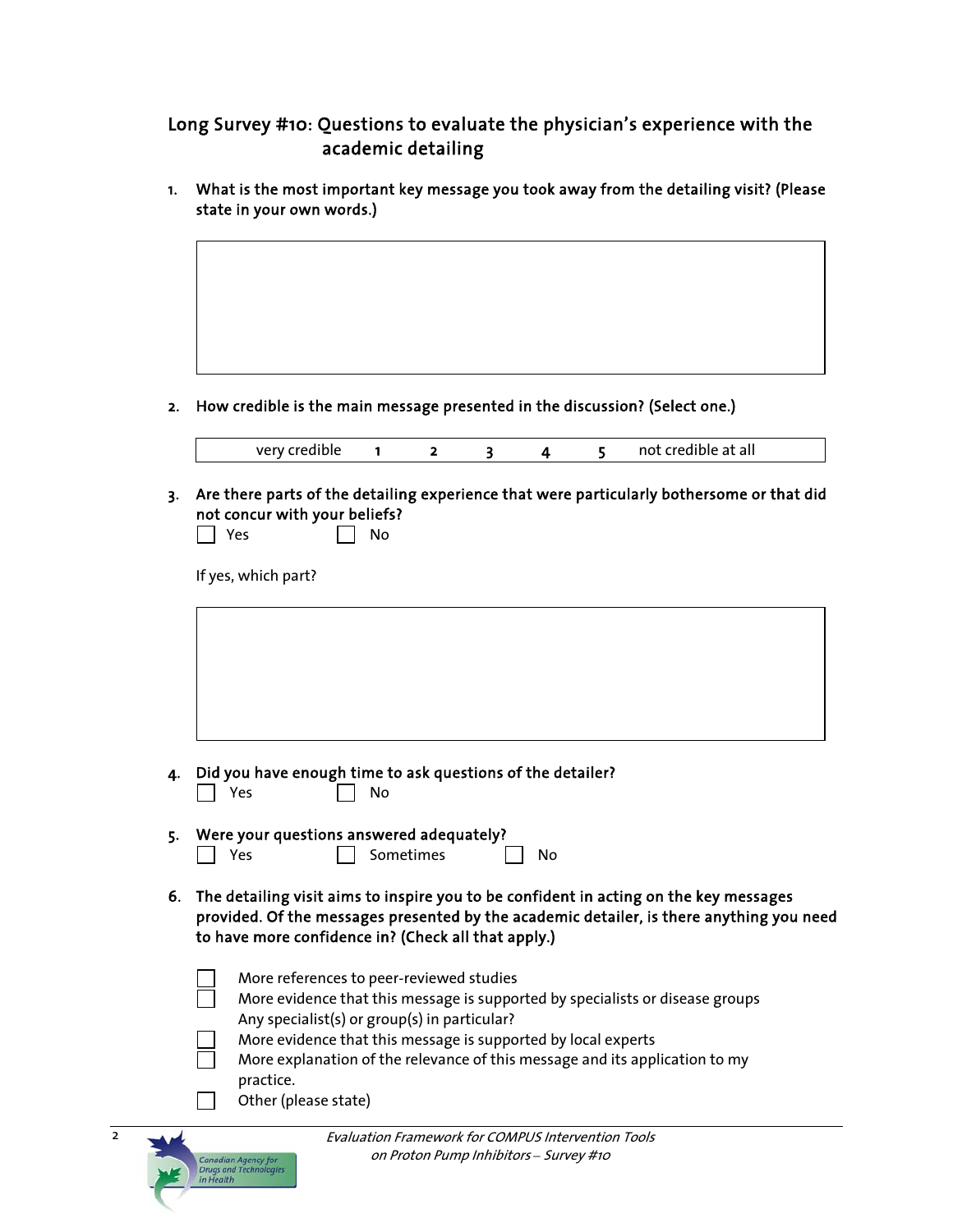7. Please select how likely you are to implement each of the following three key messages; and if you have any comments on the key messages, please feel free to add them in the space provided.

All PPIs are equally efficacious as initial therapy (the major difference is cost).

| <b>Ver</b><br>ver<br>.<br>likely<br>likely<br>$\cdot$ . |  |
|---------------------------------------------------------|--|
|---------------------------------------------------------|--|

Comments?

More may not always be better (double-dose PPIs may not be necessary).

| $\sim$ $\sim$ $\sim$ $\sim$ $\sim$ $\sim$<br>VF |  |  |  |  |  |  | verv unlikelv |  |
|-------------------------------------------------|--|--|--|--|--|--|---------------|--|
|-------------------------------------------------|--|--|--|--|--|--|---------------|--|

Comments?

PPIs are not efficacious in the treatment of asthma, chronic cough, and laryngeal symptoms that may be associated with GERD.

| very likely |  |  | very unlikely |
|-------------|--|--|---------------|
|             |  |  |               |

Comments?

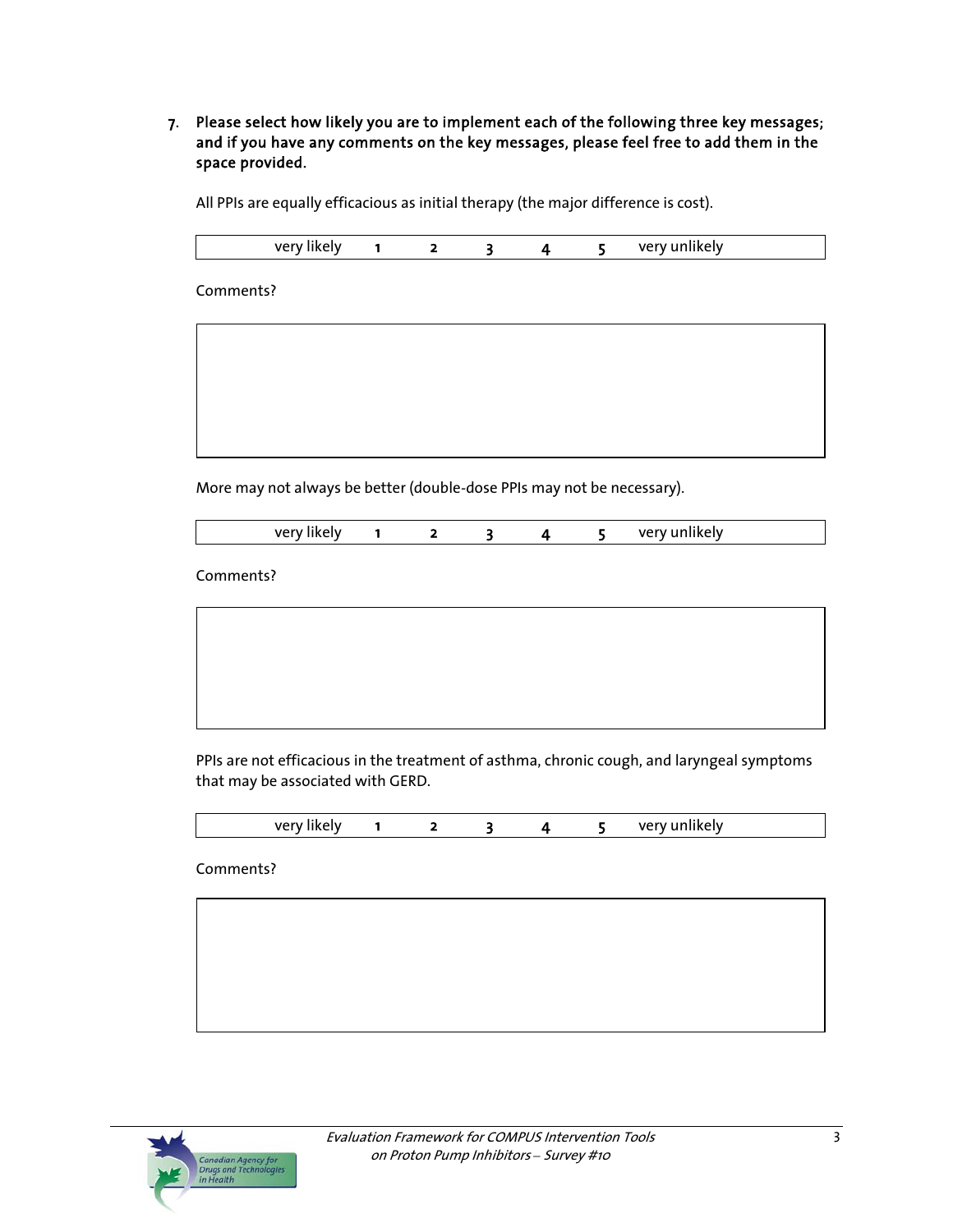## Quality of the detailing:

1. Can you comment on the length of the detailing visit? (Check one.)

| Too long   |
|------------|
| Just right |
| Too short  |

Comments?

2. Is there something about the detailing visit that was irritating or blocked you from accepting the key messages? (Please be specific.)

3. Can you state in one specific way how you might apply this information?

#### Barriers to change:

Canadian Agency for<br>Drugs and Technolog<br>in Health

4

1. What do you think are the key barriers to changing how you currently practice with PPIs? Check any that apply.

 I think that I am already rationally prescribing PPIs to patients, therefore there's not much room to improve.

 Many specialists promote high dose PPI treatments of certain PPIs and this may be a barrier to my adapting to the key messages.